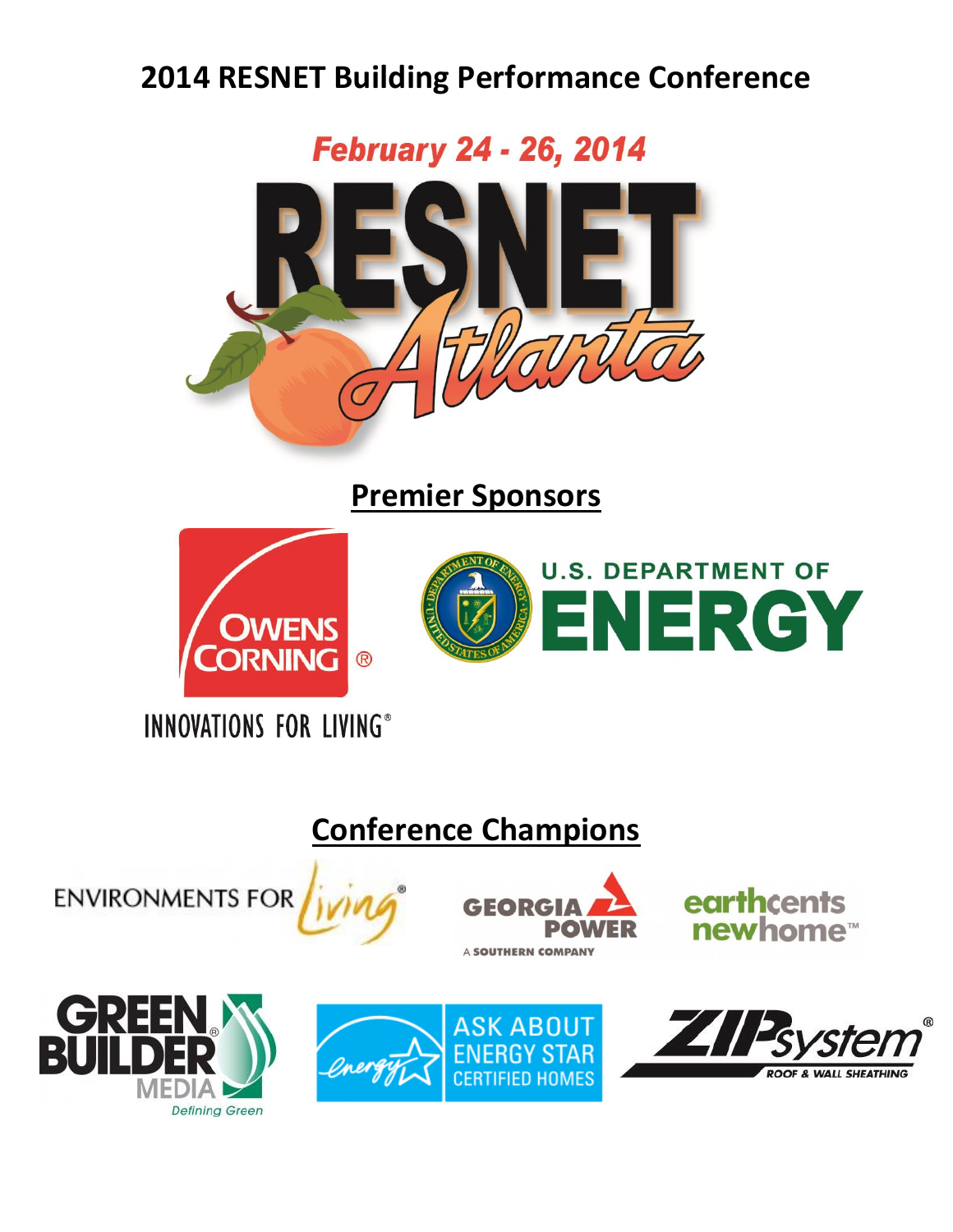## **Saturday February 22, 2014**

## **Pre-Conference Sessions**

**Homes 401: LEED for Homes Green Rater Training** 8:00 AM-5:00 PM Presenter: Laura Capps, Southface Room: Augusta Pre-registration is required

## **PHIUS Rater Training**

8:00 AM-5:00 PM Presenter: John Semmelhack, Passive House Institute U.S. Room: Macon Pre-registration is required

## **Combustion Safety & Work Scope for HERS Raters**

8:00 AM-5:00 PM Presenters: Mike Barcik, John Kane & Steve Herzlieb, Southface Room: Off-site at Southface Pre-registration is required

## **ENERGY STAR Version 3 Certification Course for HERS Raters with half-day Hands-on Training**

8:00 AM-5:00 PM Presenter: Ray Ivy, Mike Barcik, & Andrew Hewett, Southface Room: Off-site at Southface Pre-registration is required

## **Committee Meetings**

**RESNET Quality Assurance Committee** 9:00 AM-Noon Room: Athens (Open to Public)

**RESNET Training and Education Committee**  1:00-4:00 PM Room: Athens (Open to Public)

## **Sunday February 23, 2014**

**Conference Registration**- 7:00 AM- 5:00 PM Grand Ballroom Foyer

**Pre-Conference Sessions Homes 401: LEED for Homes Green Rater Training** 8:00 AM-5:00 PM Presenter: Laura Capps, Southface Room: Augusta Pre-registration is required

## **PHIUS Rater Training**

8:00 AM-5:00 PM Presenter: John Semmelhack, Passive House Institute U.S. Room: Macon Pre-registration is required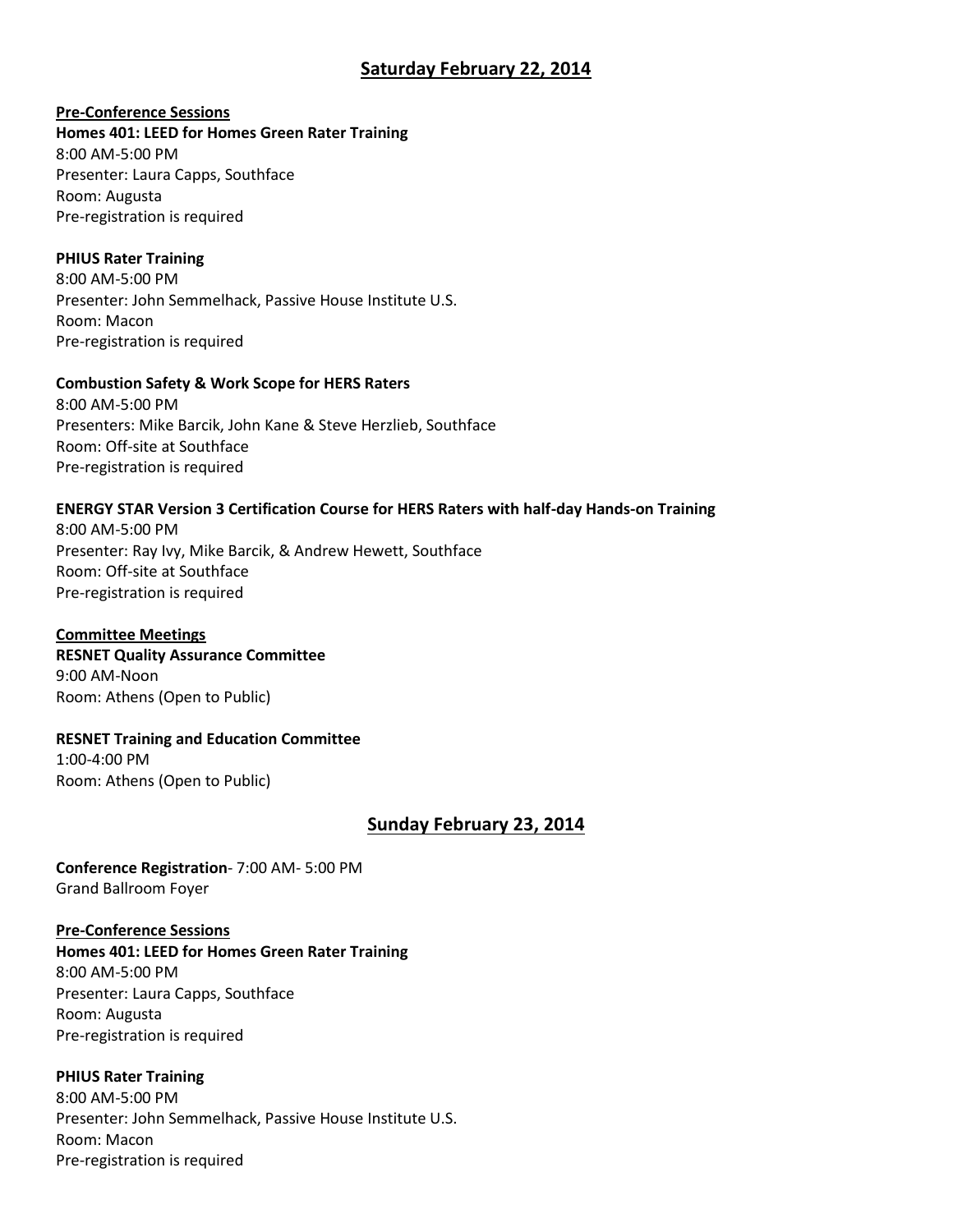## **Combustion Safety & Work Scope for HERS Raters**

8:00 AM-5:00 PM Presenters: Mike Barcik, John Kane & Steve Herzlieb, Southface Room: Off-site at Southface Pre-registration is required

## **ENERGY STAR Version 3 Certification Course for HERS Raters with half-day Hands-on Training**

8:00 AM-5:00 PM Presenter: Ray Ivy, Mike Barcik, & Andrew Hewett, Southface Room: Off-site at Southface Pre-registration is required

## **Sketch Up For Energy Professionals**

8:00 AM-Noon Presenter: Glenn Pease, EnergyLogic Room: Georgia 2 Pre-registration is required

#### **HERS 101**

8:00 AM-Noon Presenter: Abe Kruger, SK Collaborative Room: Georgia 3 & 4 Pre-registration is required

#### **REM/Rate Training**

1:00-5:00 PM Presenters: Rob Salcido and Brian Christensen, Architectural Energy Corporation Room: Georgia 3 & 4 Pre-registration is required

## **Performing Multifamily HERS Ratings**

1:00-5:00 PM Presenter: Abe Kruger, SK Collaborative & Glenn Pease, EnergyLogic Room: Georgia 5 & 6 Pre-registration is required

## **Indoor airPLUS Training**

1:00-5:00 PM Presenter: Ethan MacCormick & Emelie Cuppernell, Performance Systems Development Room: Georgia 7 Pre-registration is required

#### **Energy Audit IR**

4:00-6:00 PM Presenter: Greg Stockton, United Infrared, Inc Room: Georgia 2 Pre-registration is required

## **RESNET Board Meeting**

1:00-5:30 PM Room: Piedmont (Open to the Public)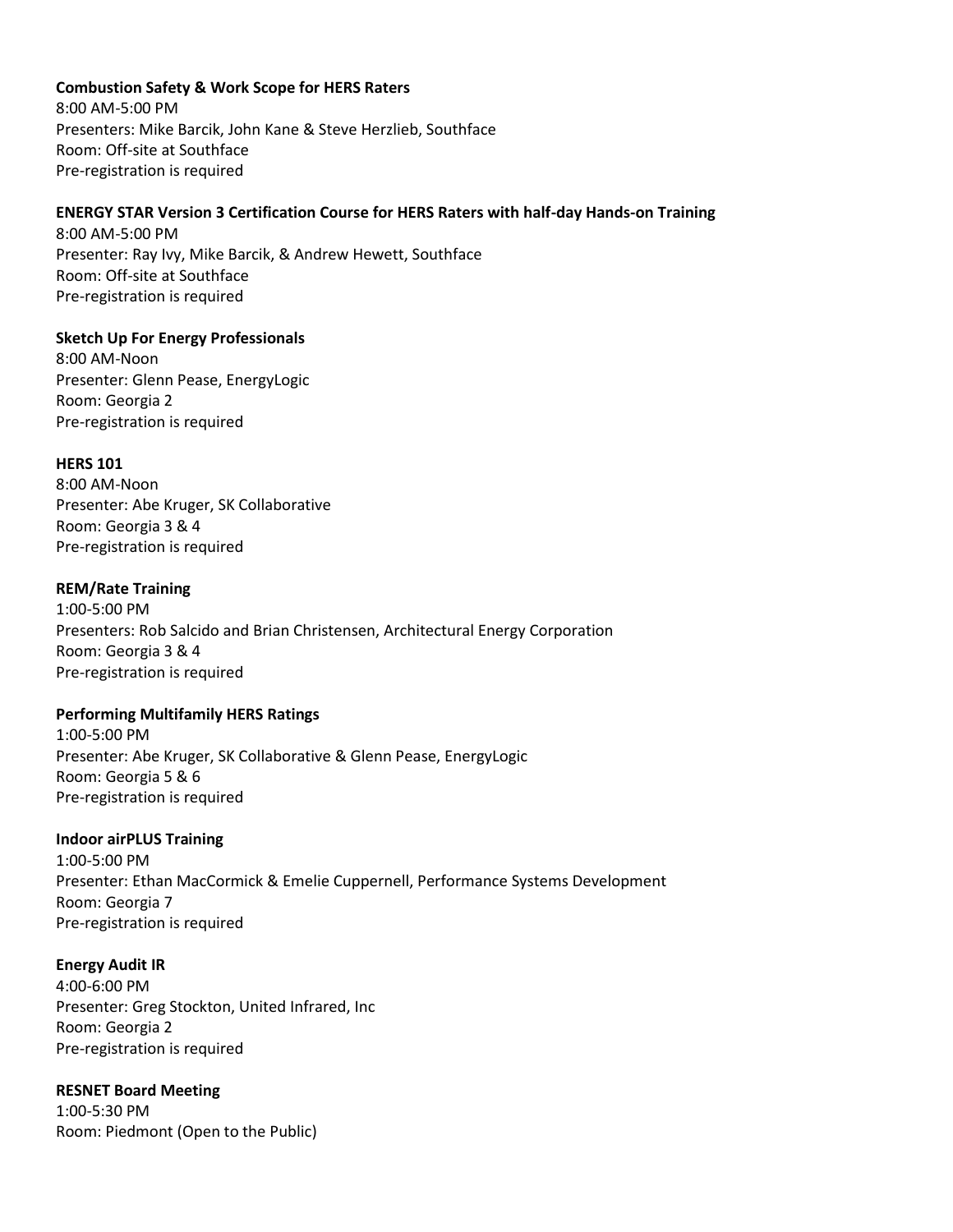## **Monday February 24, 2014**

**Conference Registration**  7 AM – Grand Ballroom Foyer

**Coffee Service** 7:30-8:30 AM- Grand Ballroom/Expo Hall

**Opening General Session** 8:30-10 AM- Capital Ballroom

**Welcome from Georgia Power** Michelle Wagner, Georgia Power

**Welcome to 2013 RESNET Conference** RESNET Board President

**New Morning** Steve Baden, RESNET Executive Director

#### **Best Ideas in the Mainstreaming HERS Index Scores in the Market Place**

**Cross Boarder Challenge Awards Presentations** RESNET & CRESNET

# **U.S. Department of Energy Recognition of Outstanding Home Energy Raters**

Sam Rashkin, U.S. Department of Energy

## **Monday- Session 1**

10:30 AM-Noon

**The Building Shell Game: How to Find the Winner for your Project**

Presenters: David Carolan, Solid Green Systems & Panelists Room: Georgia 2

**HERS Ratings as Compliance Option in the 2015 International Energy Conservation Code – Builders' Perspectives** Presenters: Jacob Atalla, KB Home, Jim Petersen, Pulte Group & Dean Potter K. Hovnanian Homes Room: Georgia 3&4

## **Valuing the Future: Keys to Appraisal of High-Performance Building**

Presenters: John Brenan, The Appraisal Foundation; Carlton Segars, Licensed National Appraiser Instructor; Douglas Loren Rives, Certified SRA Texas Appraiser; Michael Jorgenson, Certified National Appraisal Management Company; Certified National Appraiser; Michael Hobbs, SRA, RAA Licensed Appraiser; Teresa Lopez, Green Energy Money & Mortgage Banker w/ Security National Mortgage & Jason La Fleur, Eco Achievers Room: Georgia 5&6

**Multi-Family Ventilation Update: Best Practices, Practical Applications and ASHRAE 2013**

Presenters: Ray Ivy & Mike Barcik, Southface Room: Athens

**What's Next with ENERGY STAR?** 

Presenters: Dean Gamble, U.S. EPA; Zak Shadid, U.S. EPA; Jon Passe, U.S. EPA Room: Augusta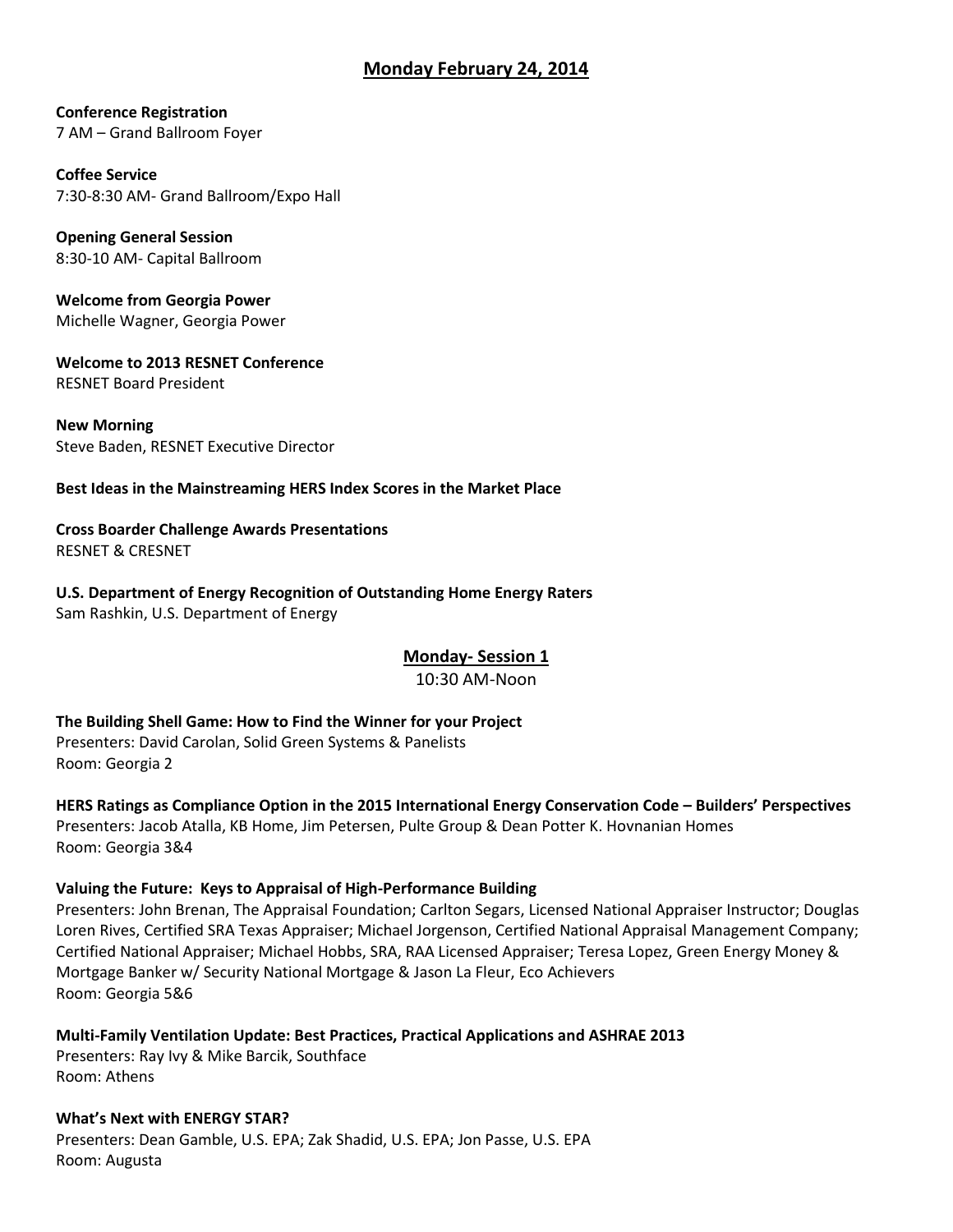## **Why the Housing Market is Ready for Zero Energy Ready Homes Today: The Business Case for DOE Challenge Home**

Presenter: Sam Rashkin, U.S. DOE Room: Macon

## **Do You Want Them To Pass a Test - OR - Learn How To Do Their Job Right?**

Presenters: Rob Moody, Organic Think Inc; Doug Donovan, Interplay Energy & Brett Dillon, IBS Advisors, LLC Room: Valdosta

## **Train the Trainer Sales Session**

Presenter: Gord Cooke, Building Knowledge Room: Savannah

## **Evidence of Energy Savings Produced by Radiant Barriers and Interior Radiation Control Coatings: Experiments and Modeling**

Presenters: Mario A. Medina, University of Kansas and Gene Bassham, Fi-Foil Company, Inc. Room: Piedmont

## **Noon-1:30 PM- Lunch- Garden Courtyard, Fandangles**

## **Monday- Session 2**

1:30- 3:00 PM

## **All for One or One for All: Modeling Multifamily**

Presenters: Michael Hackney & Jamie McKenzie, ICF International Room: Georgia 2

## **HERS Ratings as Compliance Option in the 2015 International Energy Conservation Code – Raters' Perspectives**

Presenters: Brett Dillon, IBS Advisors; Eric Makela, Britt/Makela Group & Nancy St. Hilaire, Home Energy Group Room: Georgia 3&4

## **HERS Index and Utility Brand Make a Powerful Partnership**

Presenters: Tim Carter & Danna Clary, Georgia Power Room: Georgia 5&6

## **The SAVE Act, or How Energy Raters Play A Crucial Role in Updating our Housing Stock**

Presenters: Mike Collignon, Green Builder Coalition; Laureen Blissard, Green Builder Coalition & Bill Fay, Energy Efficient Codes Coalition Room: Athens

## **ACCA Manual J Basics for ENERGY STAR Certified Homes**

Presenters: Dean Gamble, U.S. EPA; Joe Schambach, ICF International; Charlie Haack, ICF International Room: Augusta

## **Rating Zero Energy Ready Homes: How to help builders participate in DOE Challenge Home and certify their homes using RESNET software**

Presenters: Jamie Lyons, Newport Partners, LLC and Daran Wastack, DR Wastchak Room: Macon

## **How to Verify Manual-J Accuracy and Properly Select Equipment**

Presenter: Isaac Savage, Home Energy Partners Room: Valdosta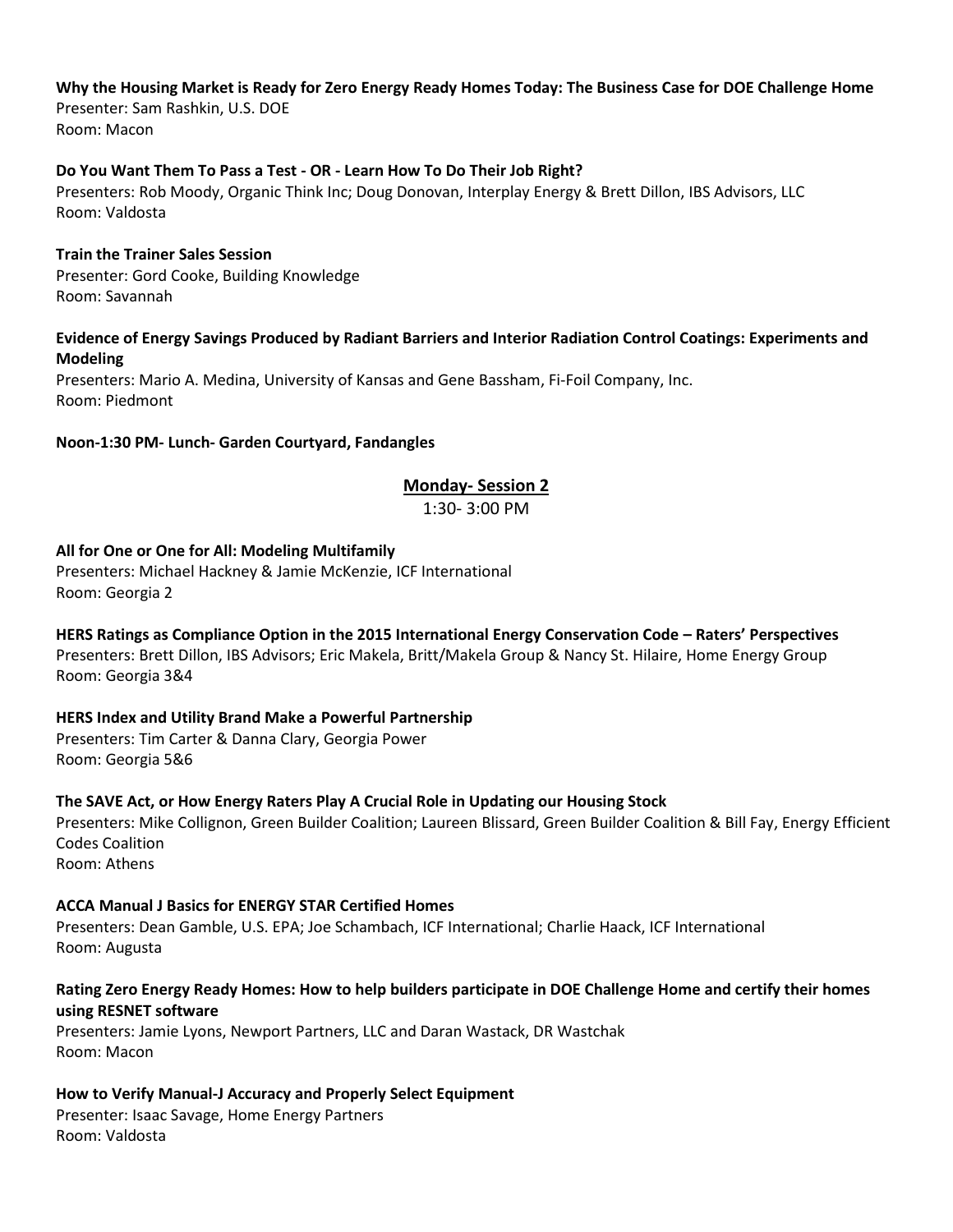## **Selling Your Value as a RESNET Energy Rater Session**

Presenter: Gord Cooke, Building Knowledge Room: Savannah

## **Program QA vs. Provider QA - What's the Difference?**

Presenters: Doug McCleery, MaGrann Associates and Pat Fitzgerald, NYSERDA Room: Piedmont

## **TOUR- How SWEET it is!**

Presenter: Brad Turner, Southface

Meet in front of the Georgia 2 on first level of the hotel to walk to the tour. SWEET Center Tour Address for those driving over (parking is located South of the building- the lot just before the building): 590 Piedmont Ave. Atlanta, Georgia

## **3-3:30 PM- Afternoon Break- Grand Ballroom/Expo Hall**

## **Monday- Session 3**

3:30- 5:00 PM

## **The Future - HERS in 2024**

Presenters: Laura Capps, Southface Energy Institute; Steve Byers, EnergyLogic; Ben Adams, Magrann Associates & Jesse Krivolavek, American Energy Auditors Room: Georgia 2

## **Extend and Amend – Breathing New Life into the Federal Energy Efficient New Homes Tax Credit**

Presenters: Steve Baden, RESNET; Carl Chidlow, Cardenas Partners; David Goldstein, Natural Resources Defense Council & Clayton Traylor, Leading Builders of America Room: Georgia 3&4

## **The Building Science Fight Club Roars – ASHRAE 62.2 vs. Building Science Corporation's New Ventilation Standard** Presenters: Allison A Bailes III, PhD, Energy Vanguard & Kristof Irwin, Positive Energy Room: Georgia 5&6

## **Mobile Data Collection and Ratings: Touch and Go**

Presenters: Ethan MacCormick, Performance Systems Development & Rob Salcido, Architectural Energy Coporation Room: Athens

## **ACCA Manual S Basics for ENERGY STAR Certified Homes**

Presenter: Dean Gamble, U.S. EPA; Michael Brown, ICF International; Greg Cobb, iEngineer, LLC Room: Augusta

## **What are These Builders Thinking: Zero Energy Ready Home Builder Roundtable**

Presenters: Luis Imery, Imery & Co; Pete Fusaro, Preferred Builders; Jacob Atalla, KB Homes & Todd Usher, Addison Homes & Moderator: Sam Rashkin, US DOE Room: Macon

## **Valuing the Future: Mortgage Lending for High-Performance Building**

Presenters: Teresa Lopez, Green Energy Money & Kristin Clardy, Security National Mortgage Room: Valdosta

## **Add Value to Your Services Using the EPA Indoor airPLUS program.**

Presenter: Gord Cooke, Building Knowledge Room: Savannah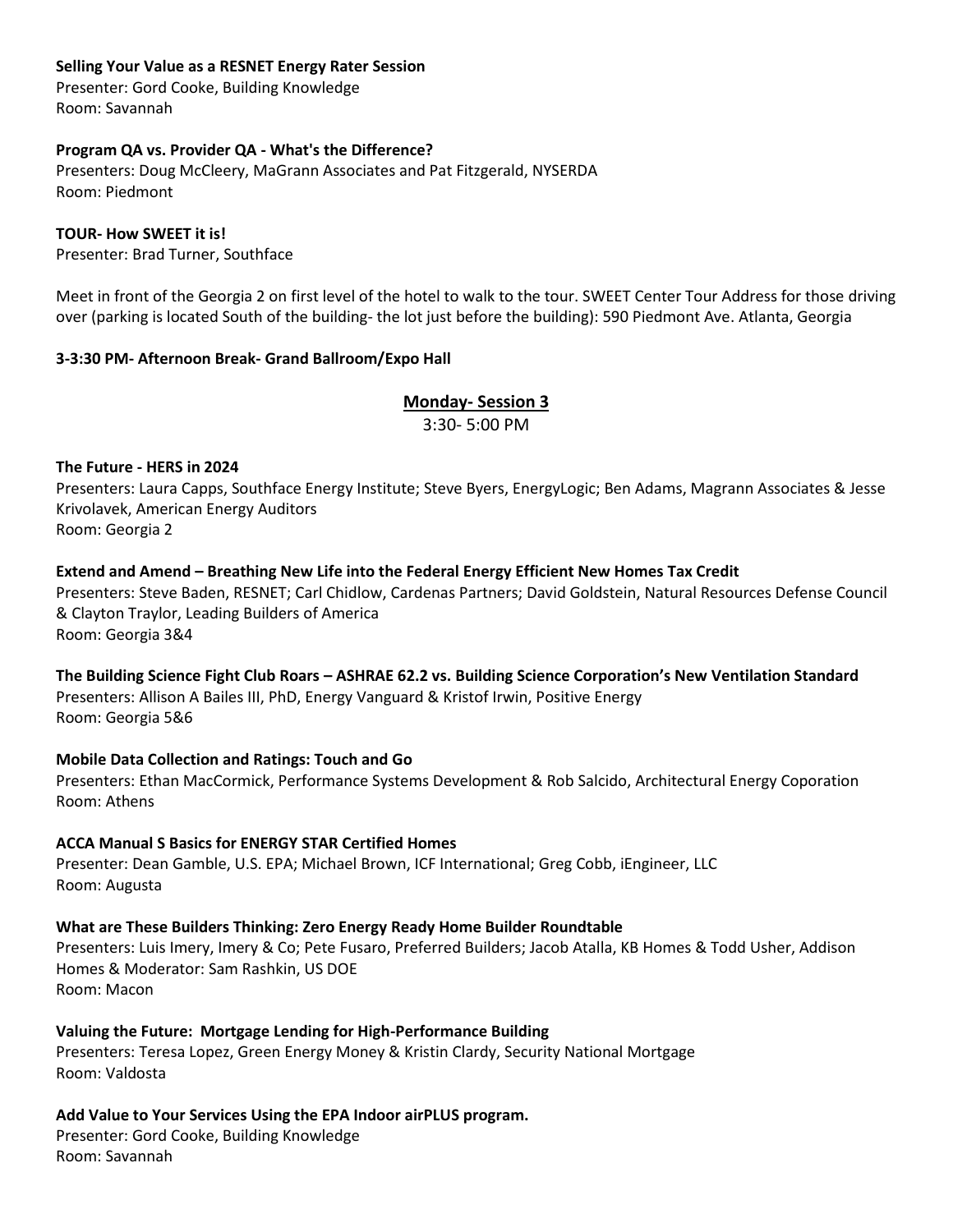## **The Evolution of a Crawlspace – Lessons Learned from a Big Energy Retrofit**

Presenters: Mike Barcik, Southface & Skye Dunning, Building Performance Specialists Room: Piedmont

## **5:30-7:30 PM- Opening Reception- Grand Ballroom/Expo Hall**

**Monday Evening Session** 6:30-7:30 PM

**Cross Border Challenge** Presenter: John Godden, CRESNET Room: Piedmont

## **Tuesday February 25, 2014**

## **7:30-8:30 AM- Coffee Service- Grand Ballroom/Expo Hall**

## **Tuesday- Session 4**

8:30-10:00 AM

## **Introducing the RESNET – ASNT MOU: Certification in Infrared Thermography for Building Diagnostics** Presenter: L. Terry Clausing, P.E., American Society for Nondestructive Testing Room: Georgia 2

**Mainstreaming the HERS Index in the Market Place – Incorporating HERS Index into the Multiple Listing Service** Presenters: David Siegel, Builders Association of the Twin Cities & Peter Rusin, Colorado Energy Office Room: Georgia 3&4

## **Increasing Confidence in the HERS Index Through Consistency** Presenters: Jim Petersen, Pulte Group & Dean Potter, K. Hovnanian Homes Room: Georgia 5&6

**Beyond Mini-Splits: An Introduction to Variable Capacity Equipment for Whole-House HVAC Designs** Presenters: Kristof Irwin, Positive Energy & Allison Bailes III, Energy Vanguard Room: Athens

**Getting Builders' Sales Staff Committed to ENERGY STAR** Presenters: Rick Gazica, ICF International; Nick Hurst, ICF International Room: Augusta

**Making Zero Energy Ready Homes Easy: Resources for Verifying, Constructing, and Marketing Zero Energy Homes**  Presenters: Michael Baechler, Pacific Northwest National Lab & Sam Rashkin, U.S. DOE Room: Macon

#### **WiFi Enabled Gauges: Test Faster & Smarter with Built-in QA/QC** Presenters: Colin Genge, Retrotec Inc. & Joe Medosch, Energy & Environmental Consulting LLC Room: Valdosta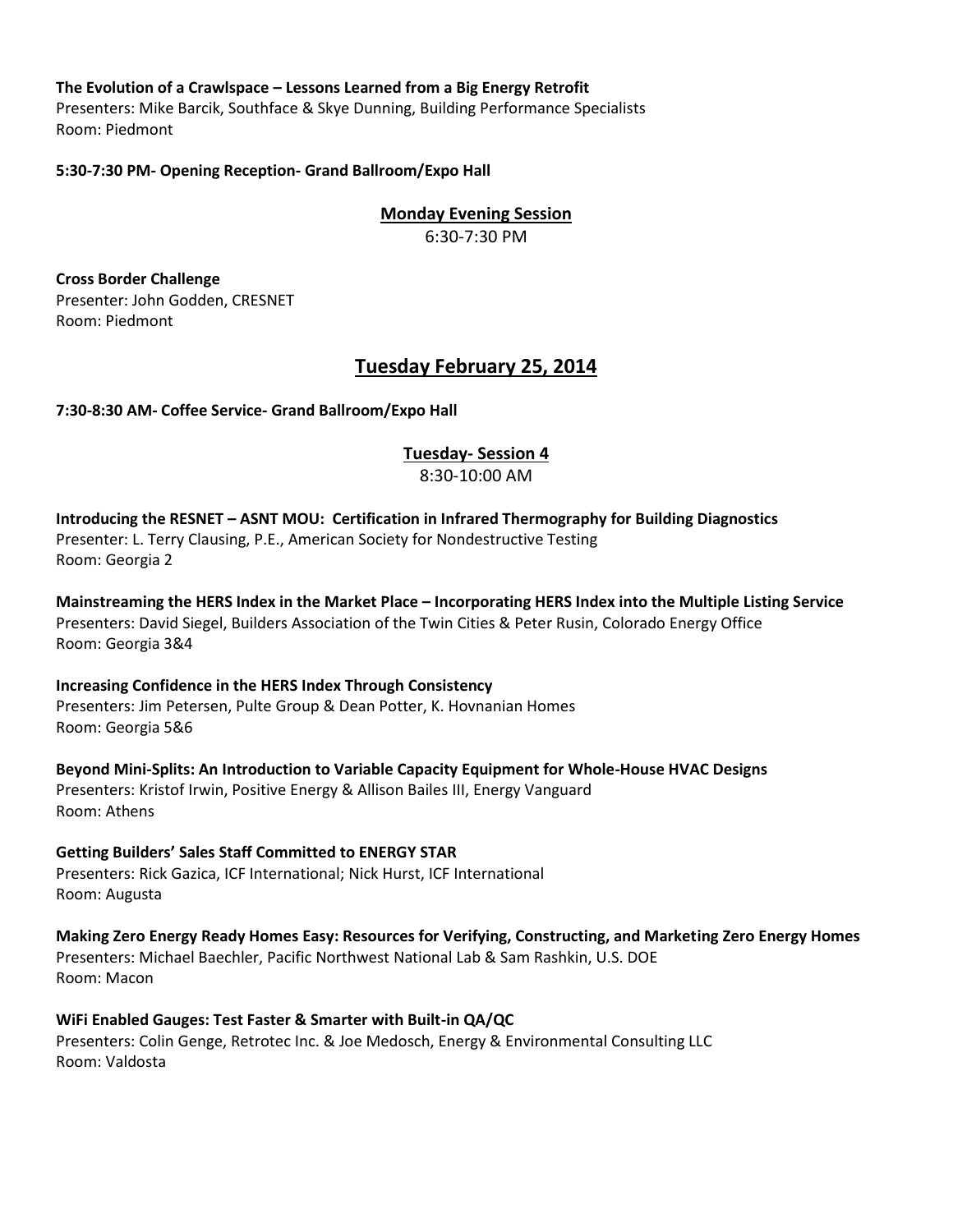## **Multifamily HERS Ratings: Applying RESNET's Technical Standards**

Presenters: Brian Christensen, Architectural Energy Corporation; Abe Kruger, SK Collaborative; Ted Leopkey, EPA & Gayathri Vijayakumar, Steven Winter Associates Room: Savannah

## **Incentivizing the Next Generation of High Performance Homes: Program Administrators discuss a Post-IECC 2012/2015 Environment**

Presenters: Patrick Fitzgerald, New York State Energy Research & Development Authority (NYSERDA) & Michael Burke, Conservation Services Group; Enoch Lenge, Connecticut Light & Power/Yankee Gas; Kathy Greely, Performance Systems Development; Chris Gordon ,Vermont Energy Investment Corporation & Doug McCleery, MaGrann Associates Room: Piedmont

## **Tuesday- Session 5**

10:30 AM-Noon

## **High-Performance Fiberglass Insulation Systems; What to Know and How to Know It**

Presenter: Jeff Boone, NorthStar Comfort Systems Room: Georgia 2

## **Rater Trainer Roundtable**

Presenter: Doug Donovan, Interplay Energy; Andy Gordon, Washington State University Energy Program; Rob Moody, Organic Think & Kathy Spigarelli, RESNET Room: Georgia 3&4

## **Ventilation: Effective Strategies & Lessons Learned**

Presenters: Doug McCleery, MaGrann Associates Room: Georgia 5&6

## **Current and Future State of Solar PV in New Residential Construction**

Presenters: Walter Cuculic, SolarCity; Katie Everett, Shea Homes & Bill Webb, Lifestyle Homes Room: Athens

## **The "V" in HVAC: Mechanical Ventilation in ENERGY STAR Certified Homes**

Presenters: Dean Gamble, U.S. EPA; Ashley Fowler, ICF International; Iain Walker, LBNL Room: Augusta

## **Why Zero Energy Ready is Readily Achievable: Technical Specifications for DOE Challenge Home**

Presenter: Jamie Lyons, Newport Partners, LLC Room: Macon

## **Advanced Energy Lessons Learned: The Good, the Bad and Ugly of Existing Homes**

Presenters: John Tooley, Advanced Energy Room: Valdosta

## **Modeled vs. Measured Energy Consumption for Single Family Homes** Presenters: Brian Lieburn, Dow Building Solutions Room: Savannah

**Social Media Essentials: A Guide for RESNET Members** Presenters: Dru Vagale & Rejoy Chatterjee, Fourth Dimension Inc Room: Piedmont

## **Noon-1:30 PM- Lunch- Garden Courtyard, Fandangles**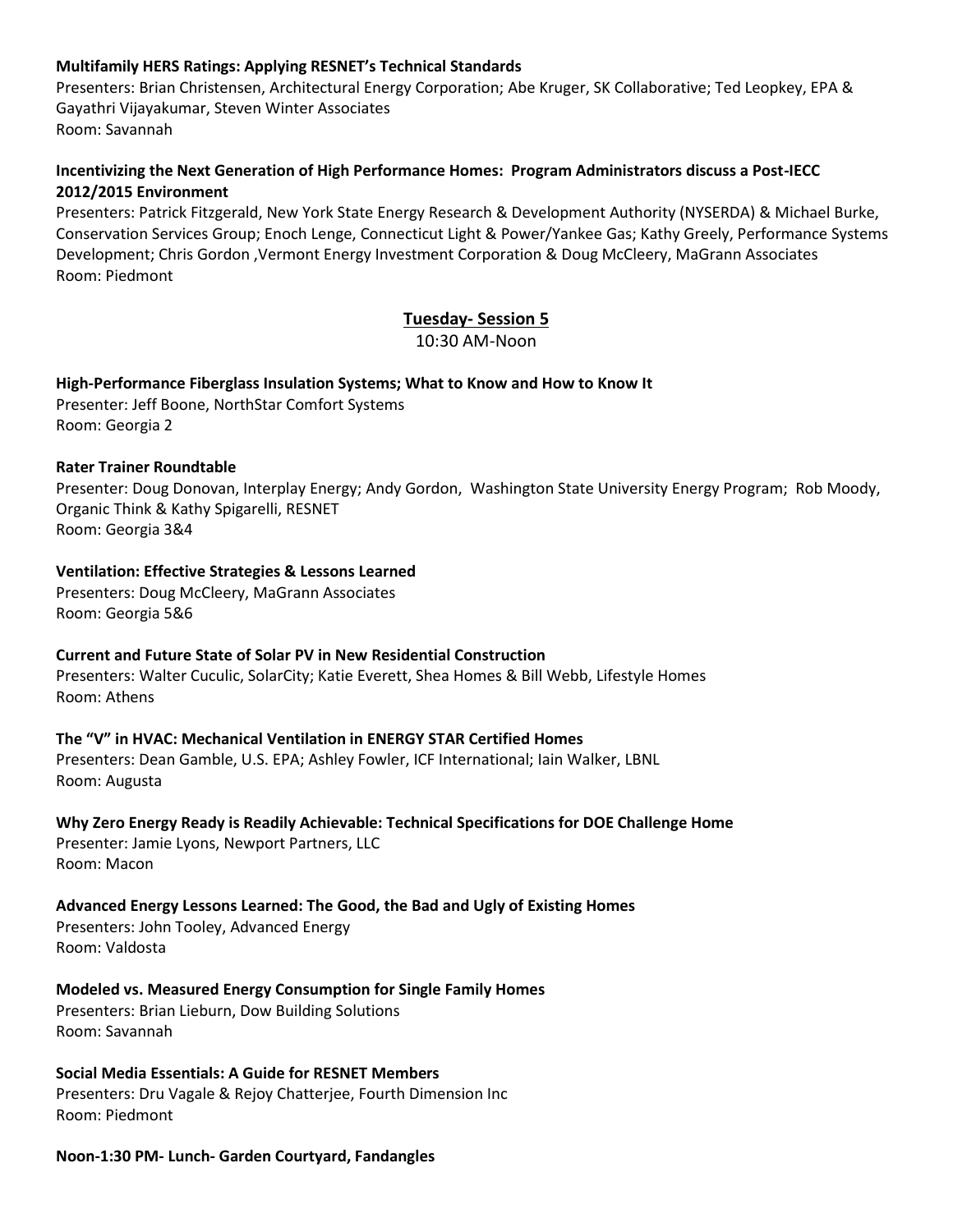## **Tuesday- Session 6**

1:30- 3:00 PM

## **More Bang for Your Buck: Combining Thermal, Air and Water Barriers**

Presenter: Linda Jeng, Dow Building Solutions Room: Georgia 2

## **The Future of the Quality Assurance of Ratings**

Presenters: Ben Adams, MaGrann Associates; Steve Baden, RESNET; Brett Dillon, IBS Advisors & Dean Potter, K. Hovnanian Homes Room: Georgia 3&4

## **Business Opportunities in Energy Codes and Performance Testing**

Presenters: Robby Schwarz, EnergyLogic, Mike Turns, PSD, Sydney Roberts, Southface & Pam Cole, PNNL Room: Georgia 5&6

## **Blower Door Pressurization Test? - Homes with "Suspect Conditions"**

Presenters: Joe Medosch, EEC llc & Corbett Lunsford, Green Dream Group Room: Athens

## **ACCA Manual D Basics for ENERGY STAR Certified Homes**

Presenters: Dean Gamble, U.S. EPA; Charlie Hack, ICF International Room: Augusta

## **Zero Energy Ready Home Technical Solutions: Indoor Air Quality (including Whole-House Ventilation best practices)**

Presenter: Sam Rashkin, U.S DOE; Bob Axelrad, US EPA; Nick Hurst, ICF International & James Jackson, ICF International Room: Macon

## **Are You Getting Your Fan Flows Right?**

Presenters: Eurihea Speciale, Building Efficiency Resources & Stan Harbuck, A Better School of Building Inspection Room: Valdosta

## **Making the Grade: HERS Indices for Code and Above-Code Programs**

Presenter: Dave Roberts, National Renewable Energy Laboratory Room: Savannah

## **ACCA's Residential Service and Installation Program**

Presenters: Wes Davis, ACCA Room: Piedmont

## **TOUR- Southface- Walk the Talk**

Presenter: Mike Barcik, Southface Meet in front of the Georgia 2 Meeting Room on the lowest level of the hotel to walk to the tour. EcoOffice Address: 241 Pine Street NE, Atlanta, GA (Parking is located in front and the East side of the building)

**3-3:30 PM- Afternoon Break- Grand Ballroom/Expo Hall**

**Tuesday- Session 7**

3:30- 5:00 PM

**2012 National Green Building Standard®: A Road Map for Performance** Presenter: Matt Belcher, Verdatek Solutions Room: Georgia 2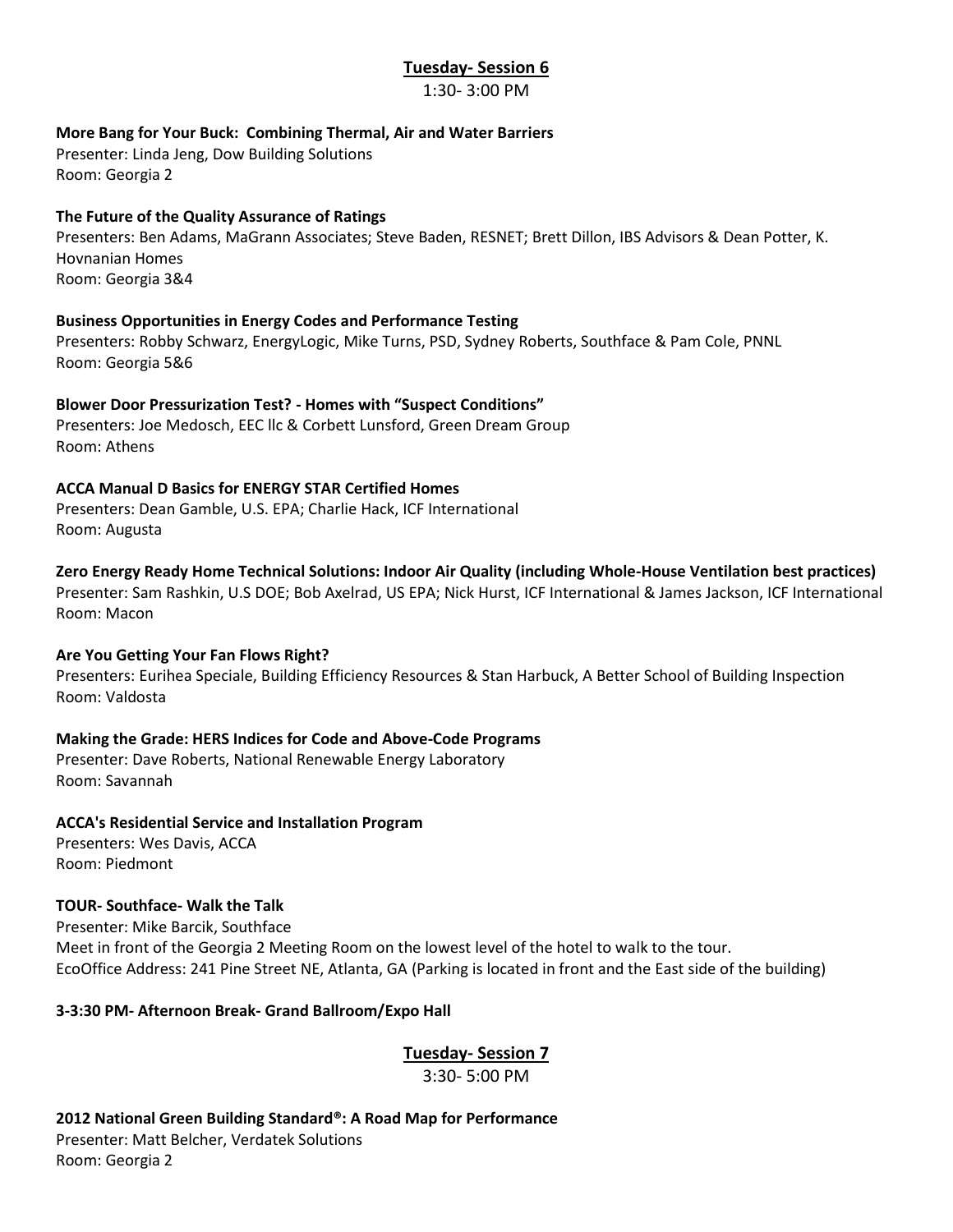## **RESNET Annual QAD Roundtable: Results of QA Reviews, Strategies for Success in 2014 and Quality Assurance Amendment**

Presenters: Laurel Elam, RESNET; Abe Kruger, SK Collaborative & Daran Wastchak, DR Wastchack Room: Georgia 3&4

## **Multi-Family Blower Door Best Practices and Newest QA/QC Innovations**

Presenter: Colin Genge, Retrotec Inc. & Joe Medosch, Energy & Environmental Consulting LLC Room: Georgia 5&6

## **RESNET's CAZ Simulation Test**

Presenters: Doug Donovan, Interplay Energy & Andy Gordon, Washington State University Energy Program Room: Athens

## **Cost-effective Strategies for Building ENERGY STAR Certified Homes**

Presenters: Rick Gazica, ICF International; Charlie Haack, ICF International; John Hensley, PEG Room: Augusta

## **Zero Energy Ready Home Technical Solutions: High-R Walls and Air-Tight Construction**

Presenters: Sam Rashkin, U.S. DOE & Cheryn Metzger, National Renewable Energy Lab Room: Macon

## **Peak Performance – Why Installation Matters with Insulation**

Presenters: Bill Hulstrunk, National Fiber & John Tooley, Advanced Energy & Rick Duncan, SFPA Room: Valdosta

## **IAQ, Ventilation, and Airtightness in High Performance New and Existing Homes**

Presenter: Brennan Less & Iain Walker, Lawrence Berkeley National Laboratory Room: Savannah

## **The Value of Foamed Plastic as a Residential Sheathing**

Presenters: Dan Tempas, Dow Building Solutions Room: Piedmont

**5:30-7:30 PM- Reception- Grand Ballroom/Expo Hall**

**Tuesday Evening Session** 7:30-9:00 PM

**HPwES Forum for Contractors and Raters**  Presenters: Ely Jacobsohn, DOE Room: Savannah

## **Wednesday February 26, 2014**

## **7:30-8:30 AM- Coffee Service- Grand Ballroom/Expo Hall**

**Wednesday- Session 8**

8:30-10:00 AM

**Air Leakage Testing: What's New and What's Coming?** Presenter: Theresa Weston, DuPont Building Innovations Room: Georgia 2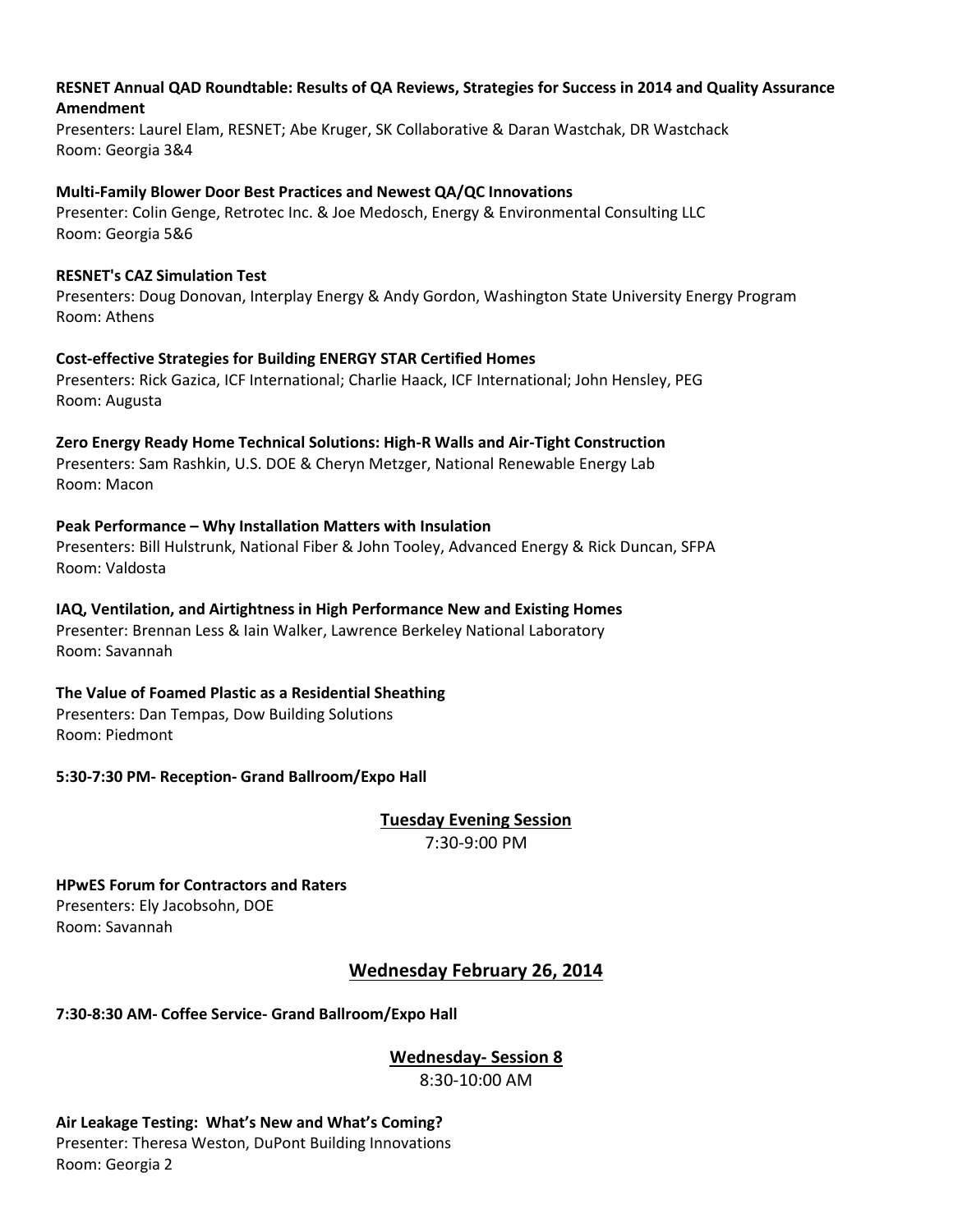## **Appraisal Institute's Residential Green & Energy Efficient Addendum**

Presenter: Sandra K. Adomatis, Adomatis Appraisal Service Room: Georgia 3&4

## **The Energy Water Nexus**

Presenters: John Tooley, Advanced Energy Room: Georgia 5&6

## **Powerful New Tool for Builders - Guaranteed Energy Performance**

Presenter: Roger Lange, Bonded Builders Warranty Group Room: Athens

## **Case Studies in Coordination: ENERGY STAR Partners and HVAC Contractors Working Together to Ensure Success**

Presenters: Dean Gamble, U.S. EPA; Daran Wastachak, D.R. Wastack; Greg Cobb, Sonoran Air Room: Augusta

## **Zero Energy Ready Home Technical Solutions: Low-Load High-Efficiency HVAC**

Presenters: Duncan Prahl, IBACOS & Chuck Withers, Florida Solar Energy Center Room: Macon

## **Performance Rater Certification by NATE**

Presenters: Denny Smith, NATE; Brett Dillon, IBS Advisors & Dennis Stroer, Calcs Plus Room: Valdosta

Attend and have all your questions answered about and why the NATE Rater Certification will take your business to the next level.

## **Habitat for Humanity's Sustainable Building Strategy: A Business Opportunity for Raters**

Presenters: Rob Howard & Mike Mongeon, Habitat for Humanity International & Scott Lee, Southface Room: Savannah

## **Testing 1-2-3: A New Testing Method for Software**

Presenters: Ben Polly, National Renewable Energy Laboratory & Joel Neymark, Neymark & Associates Room: Piedmont

## **Wednesday- Session 9**

10:30 AM-Noon

## **Advanced Energy Lessons Learned: Closed Crawlspaces Revisited**

Presenter: John Tooley, Advanced Energy Room: Georgia 2

**Ensuring the Practical Knowledge of of Home Energy Raters- New RESNET Simulation Based HERS Rater Practical Test** Presenter: Doug Donovan, Interplay Energy; Rob Moody, Organic Think & Kathy Spigarelli, RESNET Room: Georgia 3&4

**2012 Code: the Good, the Bad, and the Ugly from Maryland, the first state to adopt 2012 IECC** Presenters: Rick Gazica, ICF International Room: Georgia 5&6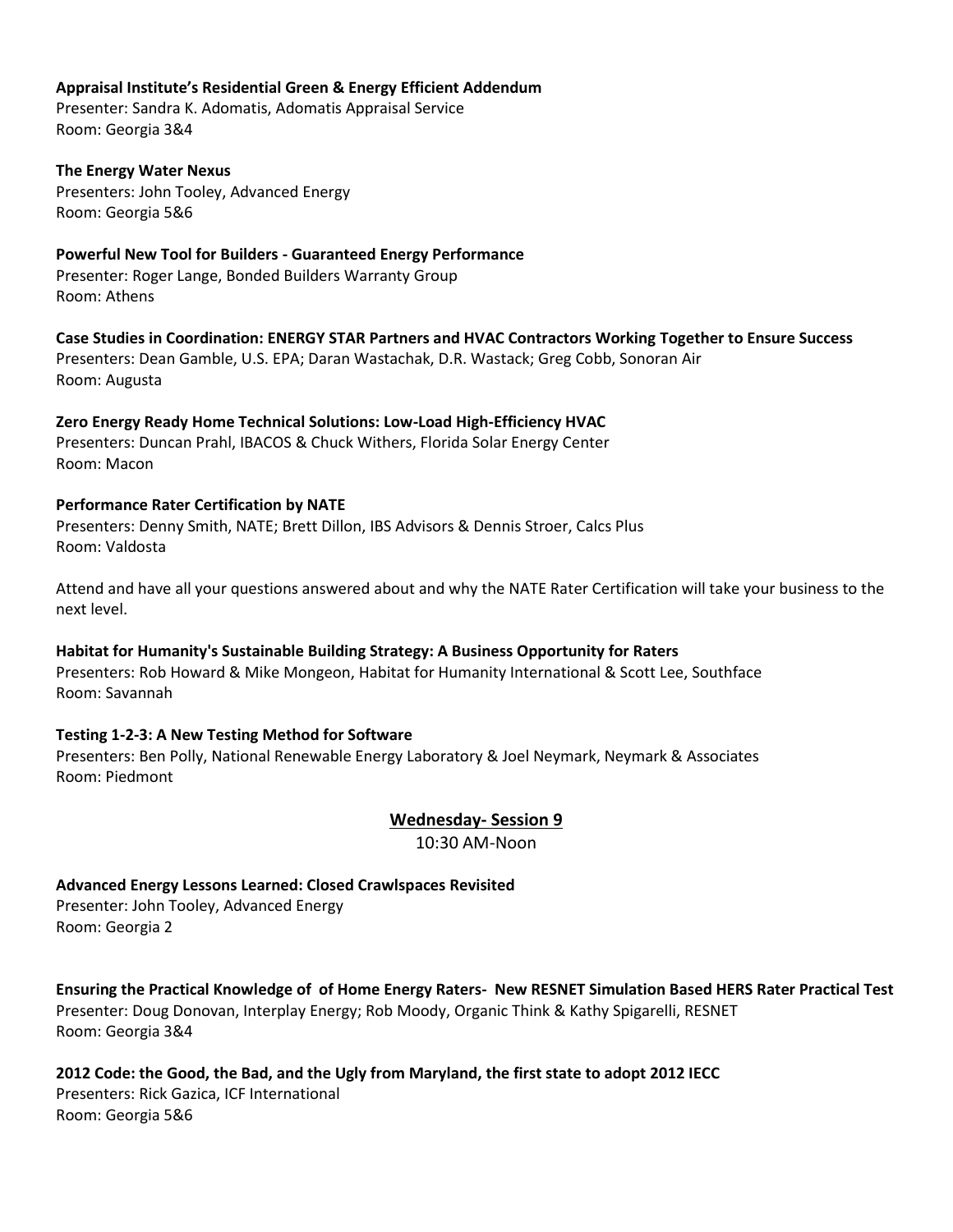## **IAQ Expert: "Backdrafting Hazard is Overblown" [or Rethinking Combustion Appliance Safety]**

Presenters: Brett Singer, Lawrence Berkeley National Lab Room: Athens

## **Building and Verifying Indoor airPLUS Homes Just Got Even Easier**

Presenters: Bob Axelrad, U.S. EPA; Nick Hurst, ICF International Room: Augusta

**Zero Energy Ready Home Technical Solutions: Ducts in Conditioned Space** Presenter: Sam Rashkin, U.S DOE & Jamie Lyons, Newport Partners Room: Macon

**Energy Efficient Homes Represent Lower Mortgage Risk - The Evidence** Presenters: Robert Sahadi, Institute for Market Transformation Room: Valdosta

**Changes to LEED for Homes Certification – Introducing LEED v4 for Homes** Presenters: Asa Foss, USGBC Room: Savannah

## **New Metrics of Weatherization Success**

Presenters: Darren Maguire, Southeast Energy Assistance, Inc. (SEA) Room: Piedmont

## **Noon-1:30 PM- Lunch- Garden Courtyard, Fandangles**

**Wednesday- Session 10**

1:30- 3:00 PM

**Pushing the Limits of Thermal Imaging - Unique Challenges That Thermographers Face** Presenter: Ron Conner, The Snell Group Room: Georgia 2

**Lead Generation 101 for Raters, Auditors and Home Performance Companies**

Presenters: Peter Troast, Energy Circle and Allison Bailes III, Energy Vanguard Room: Georgia 3&4

## **Field Testing Nightmares Game Show!**

Presenter: Colin Genge, Retrotec Inc.; Joe Medosch, Energy & Environmental Consulting LLC & John Viner, Energy Center of Wisconsin Room: Georgia 5&6

## **Sampled Ratings: As Clear as We Can Make Them**

Presenters: Emelie Cuppernell, PSD & Daran Wastchak, D.R. Wastchak, L.L.C Room: Athens

**New Opportunities for Raters: ENERGY STAR's Multifamily High Rise Program**  Presenters: Ted Leopkey, U.S. EPA; Gayathri Vijayakumar, Steven Winter Associates Room: Augusta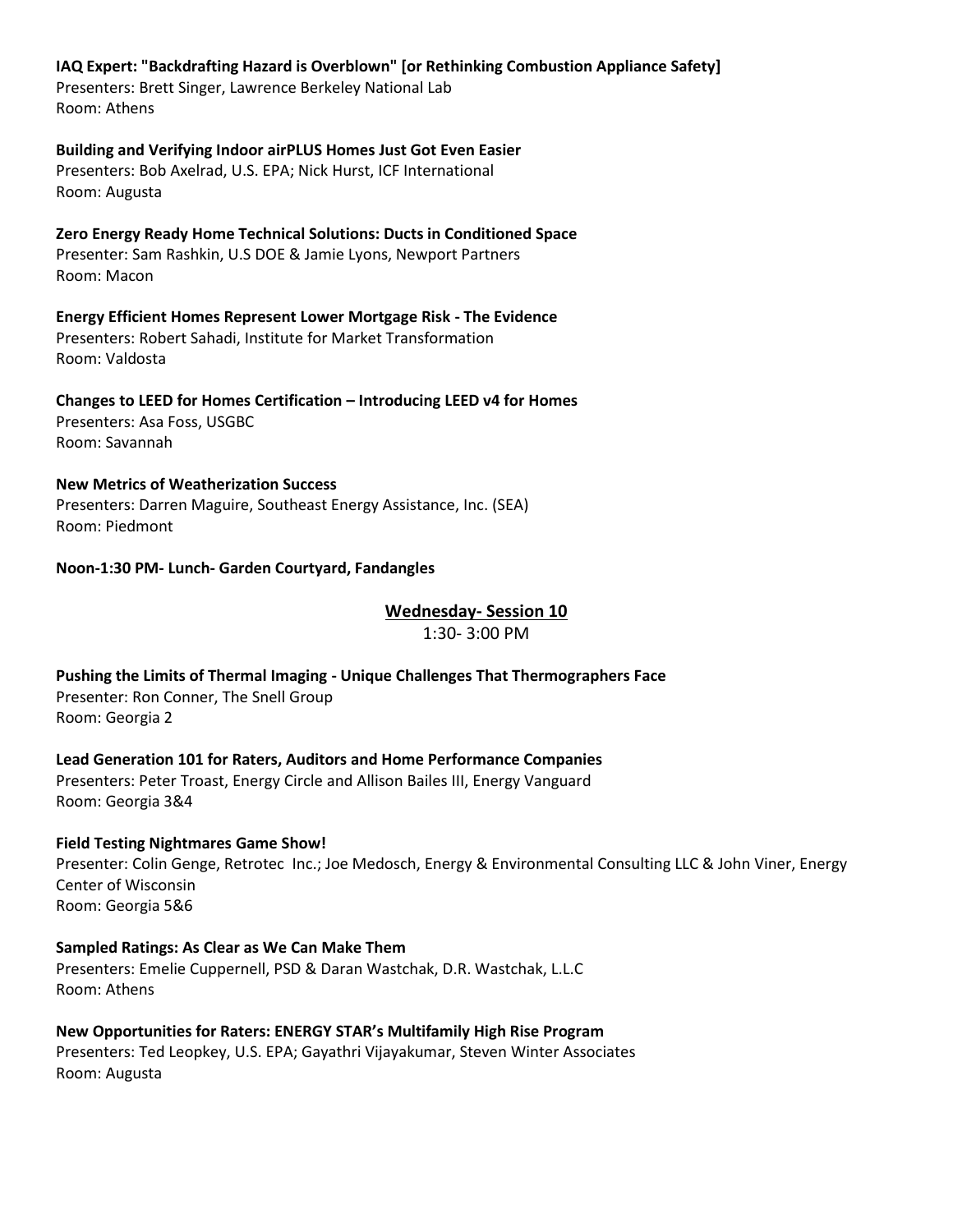## **Zero Energy Ready Home Technical Solutions: Renewable Energy Ready, Water Conservation, Disaster Resistant Construction, and Water Resistant**

Presenters: Fred Malik, Institute for Business & Home Safety & Jamie Lyons, Newport Partners & Jonah Schein EPA WaterSense Room: Macon

## **Ducted Heat Pump Water Heaters Open Opportunities for Tight Spaces**

Presenters: Sydney Roberts, Southface Room: Valdosta

## **Advanced Energy Lessons Learned: Valuing HERS Raters and the HERS Score**

Presenter: Kristi Matthews, Advanced Energy Room: Savannah

## **Indoor Air Quality Concerns When Building Energy Efficient Homes**

Presenters: John Warren, SkyeTec Room: Piedmont

## **3-3:30 PM- Afternoon Break- Grand Ballroom/Expo Hall**

## **Wednesday- Session 11**

3:30- 5:00 PM

## **Tips & Tricks for being a more effective QAD**

Presenters: Abe Kruger, SK Collaborative Room: Athens

## **ENERGY STAR v3 from a Raters Perspective**

Presenters: Robby Schwarz, EnergyLogic Room: Augusta

## **What Your HERS Provider Wishes You Knew**

Presenter: Allison A Bailes III, PhD & Jeffrey L Sauls, Energy Vanguard Room: Macon

## **Moving REALTORS® from Introductions to Engagement in Energy Efficiency**

Presenters: Lisa Diffenback, Conservation Services Group; Bruce Mast, Build It Green & John Shipman, Energy Efficiency Management Room: Valdosta

## **Infiltration Testing and Results in Multifamily High-rise Apartment Units**

Presenter: David Ruggiero, ICF International & Michael Schofield, Conservation Services Group Room: Savannah

## **HERS and Energy Code Compliance – The Whole Picture**

Presenters: Mike DeWein, Institute for Building Technology and Safety Room: Piedmont